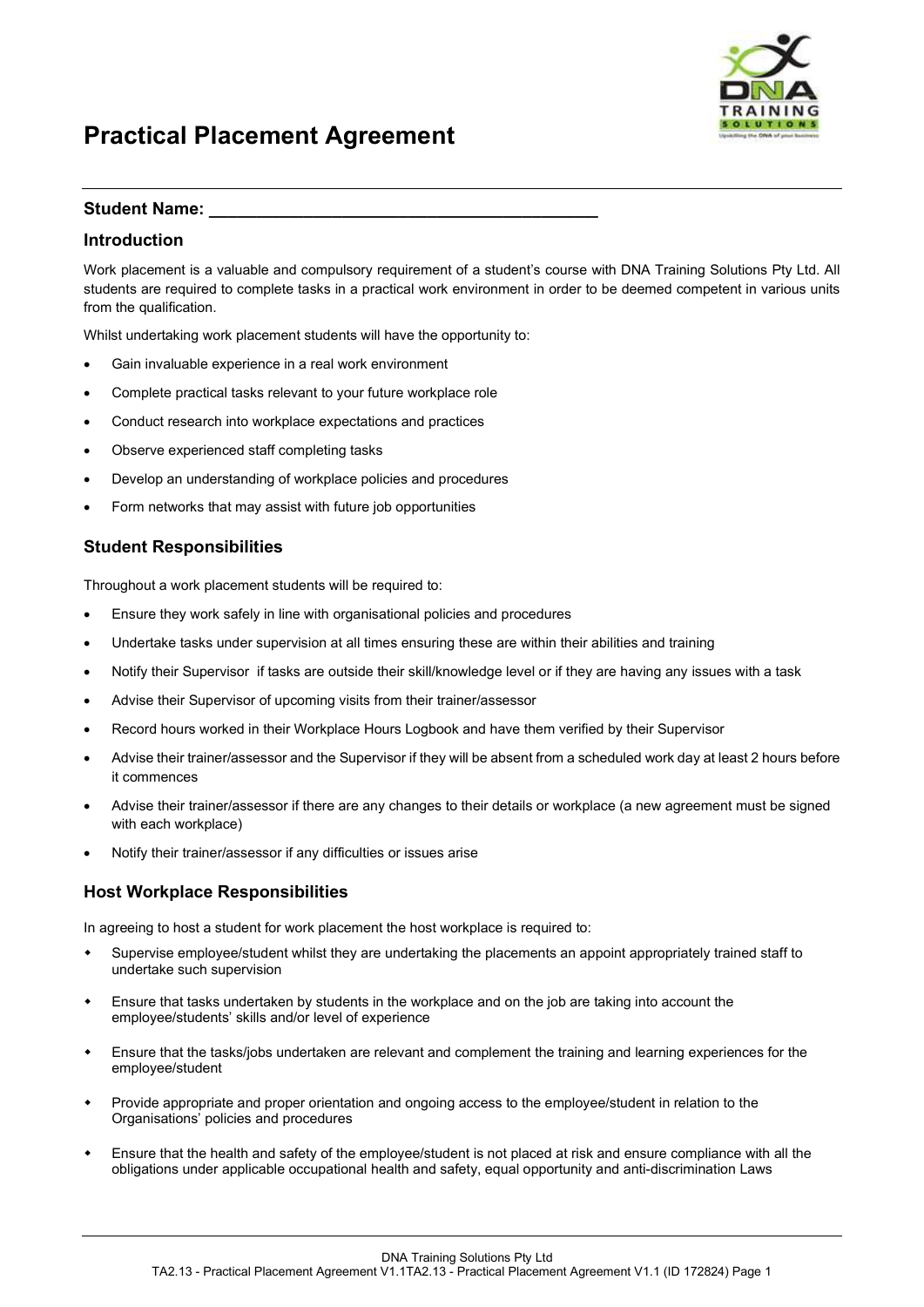- Allow DNA Training Solutions Pty Ltd trainers to conduct workplace visits with the student as required
- Ensure the student is provided time and opportunity to complete tasks relevant to their course requirements (as outlined in the Supervisors Booklet)
- Complete the Supervisors Booklet with details regarding skills the student has demonstrated throughout the work placement

### DNA Training Solutions Pty Ltd Contact Details

Head Office: 0405 781 459

Trainer mobile number:

The following form is to be completed by all parties and a copy provided to the student, host workplace and DNA Training Solutions Pty Ltd.

| <b>Student Personal Details</b>                                                                                         |  |            |  |     |        |
|-------------------------------------------------------------------------------------------------------------------------|--|------------|--|-----|--------|
| Full name:                                                                                                              |  |            |  |     |        |
| Contact number:                                                                                                         |  |            |  |     |        |
| Contact email:                                                                                                          |  |            |  |     |        |
| Date of birth:                                                                                                          |  |            |  |     |        |
| Do you have any medical conditions, disabilities or<br>allergies that your host workplace would need to be aware<br>of? |  | Yes $\Box$ |  | No. | $\Box$ |
| If yes, please provide details of this:                                                                                 |  |            |  |     |        |
| Do you currently take any medication that your host<br>employer would need to be aware of?                              |  | Yes $\Box$ |  | No. | $\Box$ |
| If yes, please provide details of this:                                                                                 |  |            |  |     |        |
|                                                                                                                         |  |            |  |     |        |

|                                    | <b>Emergency Contact Details</b> |  |  |
|------------------------------------|----------------------------------|--|--|
| Emergency contact<br>name:         |                                  |  |  |
| Relationship to<br>student:        |                                  |  |  |
| Emergency contact<br>phone number: |                                  |  |  |

| <b>Student Agreement</b>               |                                                                                                                                                            |  |
|----------------------------------------|------------------------------------------------------------------------------------------------------------------------------------------------------------|--|
| In signing this you<br>agree that you: | Will provide your host employer with the following documents:<br>Drivers licence<br>Any other relevant licences/registrations as reguested by the employer |  |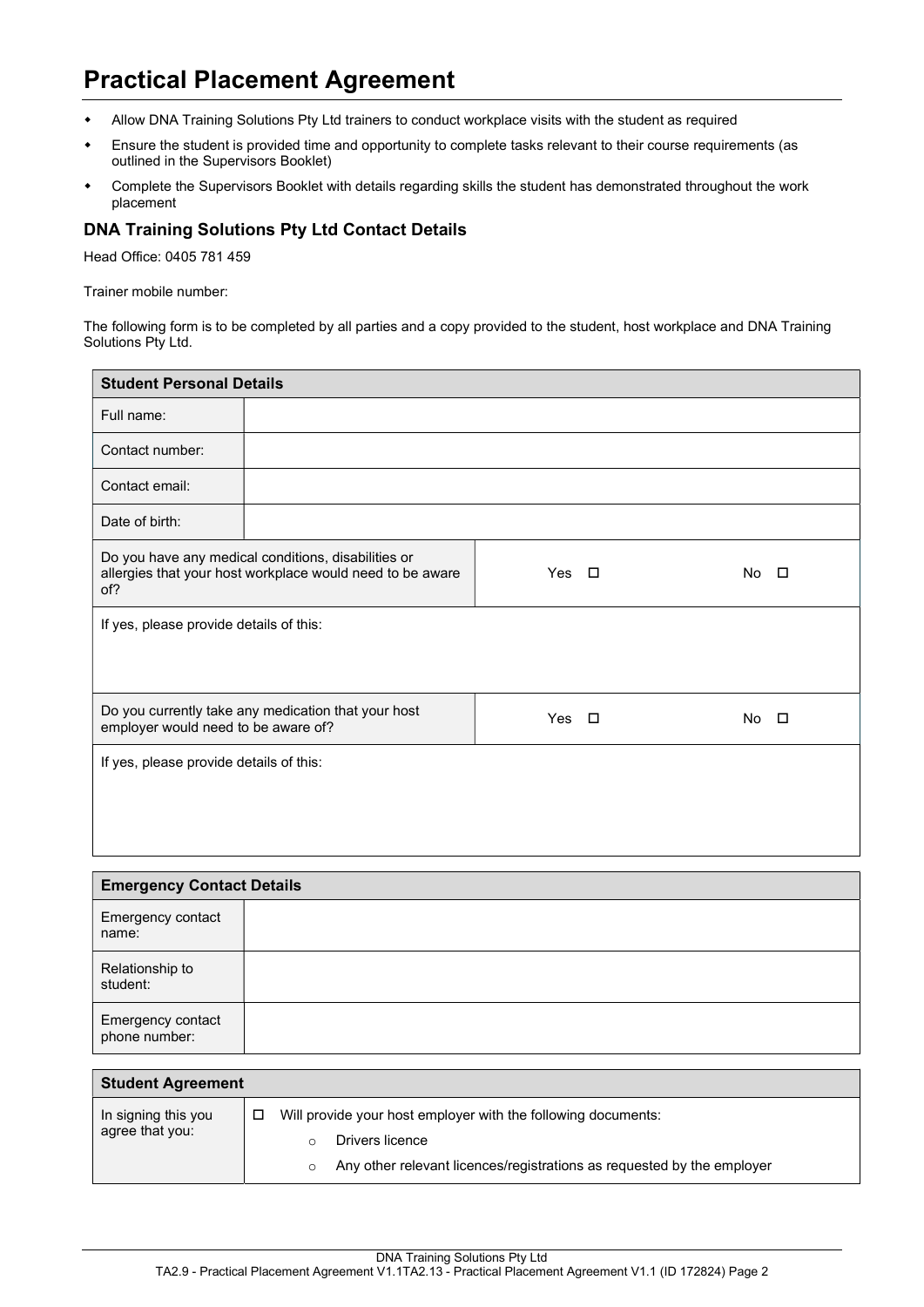|                    | □ | Will conduct yourself professionally and work in line with organizational policies and<br>procedures of your host employer |       |  |
|--------------------|---|----------------------------------------------------------------------------------------------------------------------------|-------|--|
|                    | □ | Will maintain confidentiality of all information including clients, staff and any other workplace<br>information           |       |  |
|                    | □ | Have read and understand your responsibilities when undertaking work placement                                             |       |  |
|                    | □ | Will notify DNA Training Solutions Pty Ltd of any issues with your work placement                                          |       |  |
| Student Signature: |   |                                                                                                                            | Date: |  |

| <b>Work Placement Details</b>                                                                                                                                      |  |  |  |  |  |
|--------------------------------------------------------------------------------------------------------------------------------------------------------------------|--|--|--|--|--|
| The student is enrolled in the following<br>course with DNA Training Solutions Pty Ltd:                                                                            |  |  |  |  |  |
| The student is required to complete the<br>following minimum number of work<br>placement hours (note: these are able to be<br>completed at a number of workplaces) |  |  |  |  |  |
| DNA Training Solutions Pty Ltd Contact<br>Person:                                                                                                                  |  |  |  |  |  |
| Role:                                                                                                                                                              |  |  |  |  |  |
| Contact Number:                                                                                                                                                    |  |  |  |  |  |

| <b>Host Workplace Details</b>                                                                                                                        |  |  |
|------------------------------------------------------------------------------------------------------------------------------------------------------|--|--|
| Workplace Name:                                                                                                                                      |  |  |
| Address:                                                                                                                                             |  |  |
| Contact name & position:                                                                                                                             |  |  |
| Contact number:                                                                                                                                      |  |  |
| Contact email:                                                                                                                                       |  |  |
| Supervisor name:                                                                                                                                     |  |  |
| Supervisor title:                                                                                                                                    |  |  |
| Details of any other<br>supervisors (note: if<br>applicable, all Supervisors<br>are required to sign the<br>agreement in the<br>Supervisors Booklet) |  |  |

| <b>Host Workplace Agreement</b> |   |                                                                                                                                      |
|---------------------------------|---|--------------------------------------------------------------------------------------------------------------------------------------|
| I, the Host Workplace:          | □ | agree to provide the student as above with placement hours as outlined on the Work<br>Placement Shifts Schedule (provided over-page) |
|                                 |   | will provide the student with a safe workplace that is suitable for work placement<br>learning and assessment                        |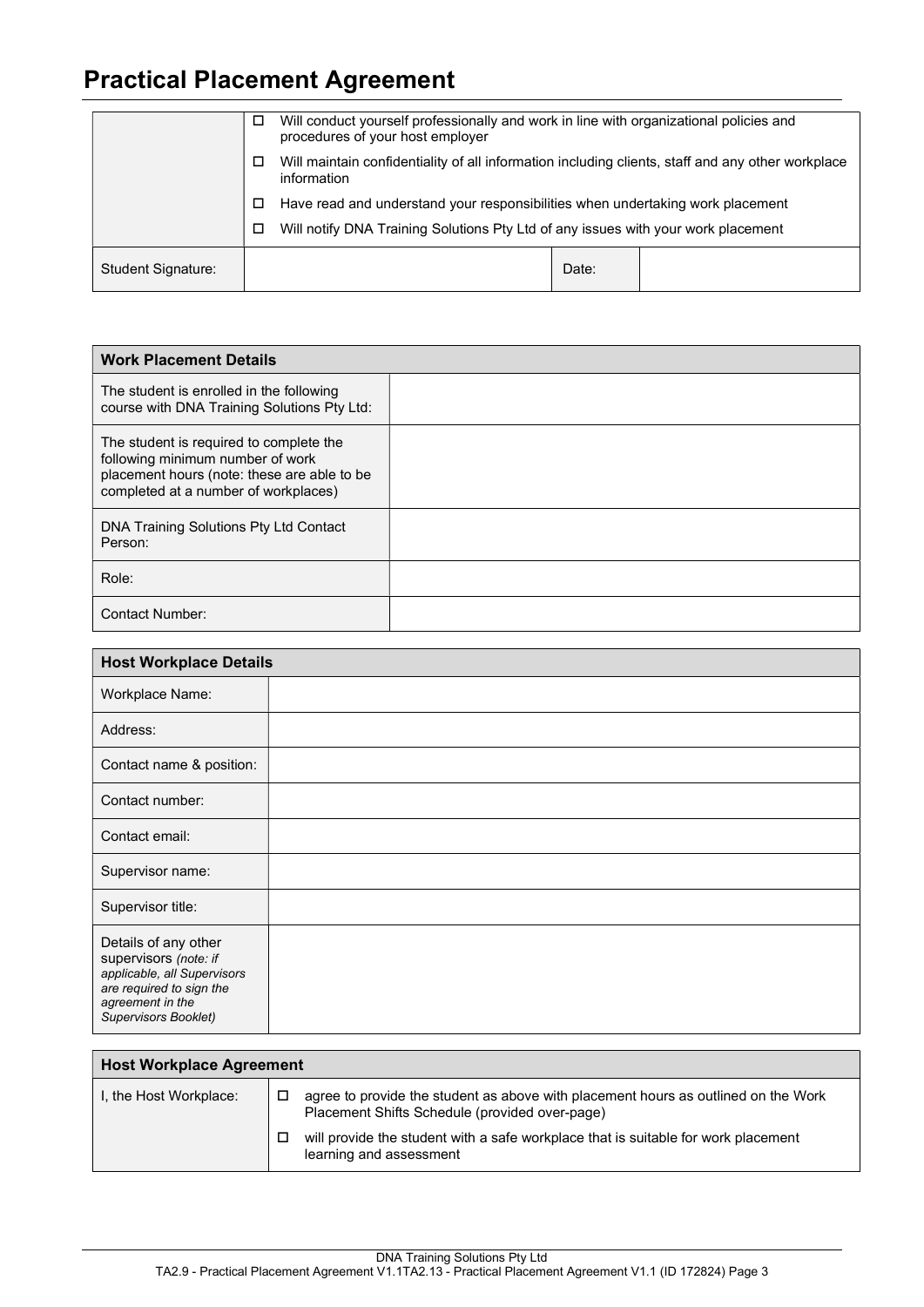|            | □ | will provide the student with a workplace induction outlining Workplace Health and<br>Safety procedures and ensuring they are aware of any policies and procedures relevant<br>to their work role |       |  |
|------------|---|---------------------------------------------------------------------------------------------------------------------------------------------------------------------------------------------------|-------|--|
|            | □ | will ensure the student is adequately supervised at all times whilst undertaking work<br>placement                                                                                                |       |  |
|            | □ | have received a copy of, and read, the Supervisors Booklet and understand the students<br>work placement needs                                                                                    |       |  |
|            | □ | agree to notify DNA Training Solutions Pty Ltd immediately if there are any issues with<br>the student or the work placement agreement                                                            |       |  |
| Signature: |   |                                                                                                                                                                                                   | Date: |  |
| Position:  |   |                                                                                                                                                                                                   |       |  |

### Work Placement Shift Schedule

If work placement is to be broken into a number of blocks, please outline each block under each section below. If the placement is ongoing, please fill out the details under Work placement 1.

| <b>Work placement 1</b>                                                    |  |  |
|----------------------------------------------------------------------------|--|--|
| Date work placement is<br>to commence:                                     |  |  |
| Date work placement is<br>to finish:                                       |  |  |
| Number of hours per<br>week:                                               |  |  |
| Number of weeks:                                                           |  |  |
| Roster/Shift information:<br>(Days of week - start<br>times and end times) |  |  |
| Total number of hours:                                                     |  |  |

| <b>Work placement 2</b>                                                    |  |
|----------------------------------------------------------------------------|--|
| Date work placement is<br>to commence:                                     |  |
| Date work placement is<br>to finish:                                       |  |
| Number of hours per<br>week:                                               |  |
| Number of weeks:                                                           |  |
| Roster/Shift information:<br>(Days of week - start<br>times and end times) |  |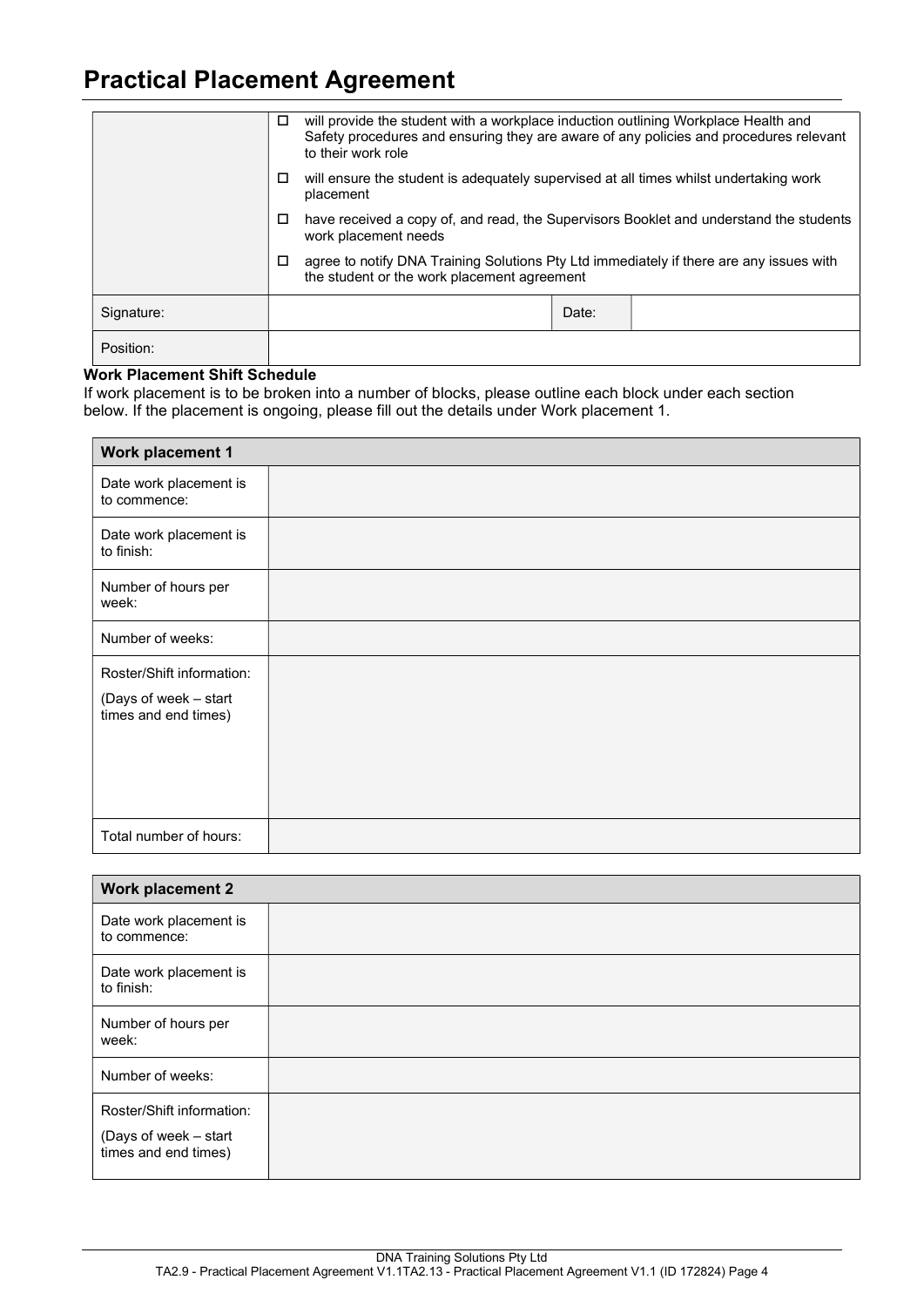| Total number of hours: |  |
|------------------------|--|

| <b>Work placement 3</b>                       |  |  |
|-----------------------------------------------|--|--|
| Date work placement is<br>to commence:        |  |  |
| Date work placement is<br>to finish:          |  |  |
| Number of hours per<br>week:                  |  |  |
| Number of weeks:                              |  |  |
| Roster/Shift information:                     |  |  |
| (Days of week - start<br>times and end times) |  |  |
|                                               |  |  |
| Total number of hours:                        |  |  |

| Work placement 4                                                           |  |  |
|----------------------------------------------------------------------------|--|--|
| Date work placement is<br>to commence:                                     |  |  |
| Date work placement is<br>to finish:                                       |  |  |
| Number of hours per<br>week:                                               |  |  |
| Number of weeks:                                                           |  |  |
| Roster/Shift information:<br>(Days of week - start<br>times and end times) |  |  |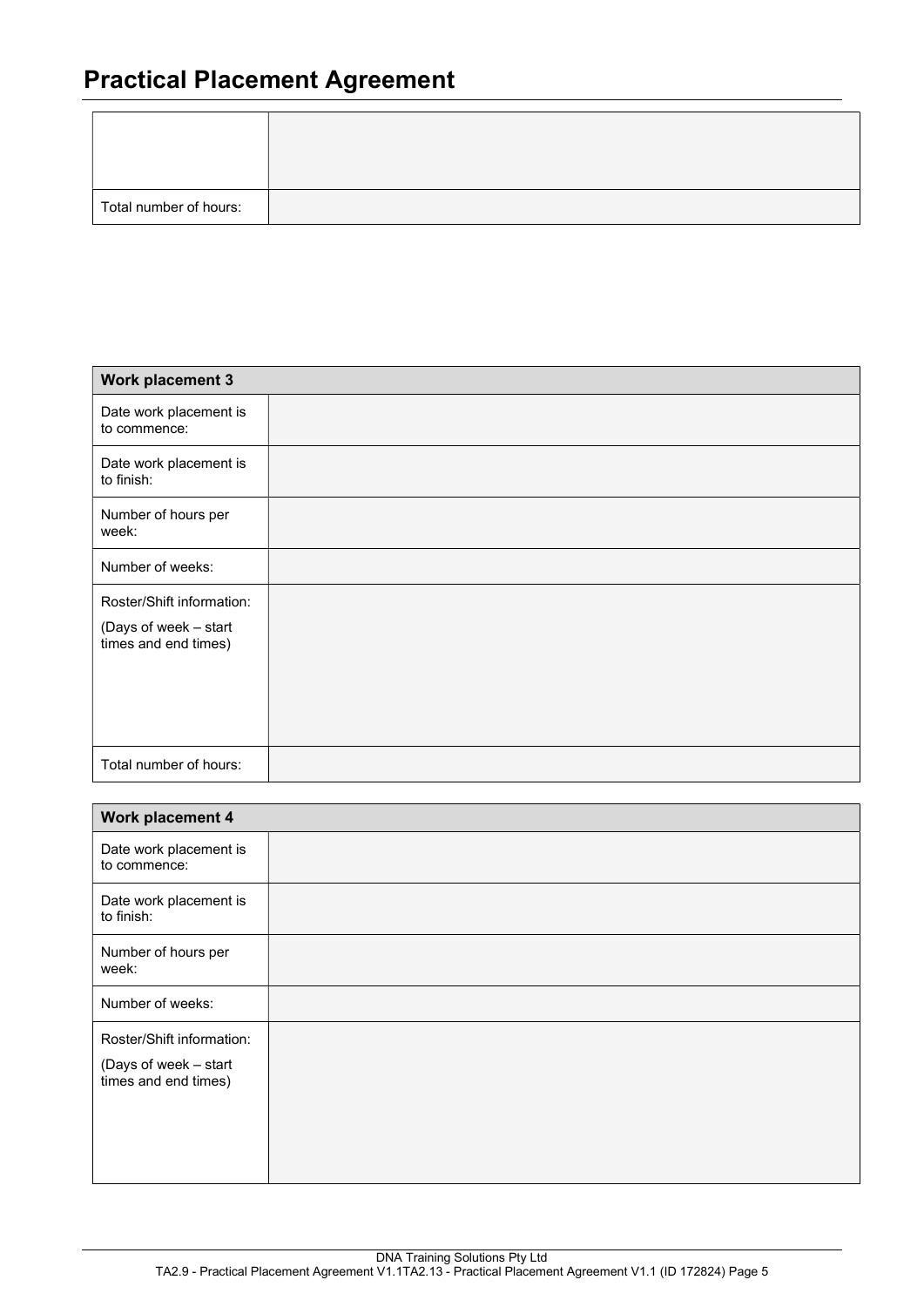Total number of hours: